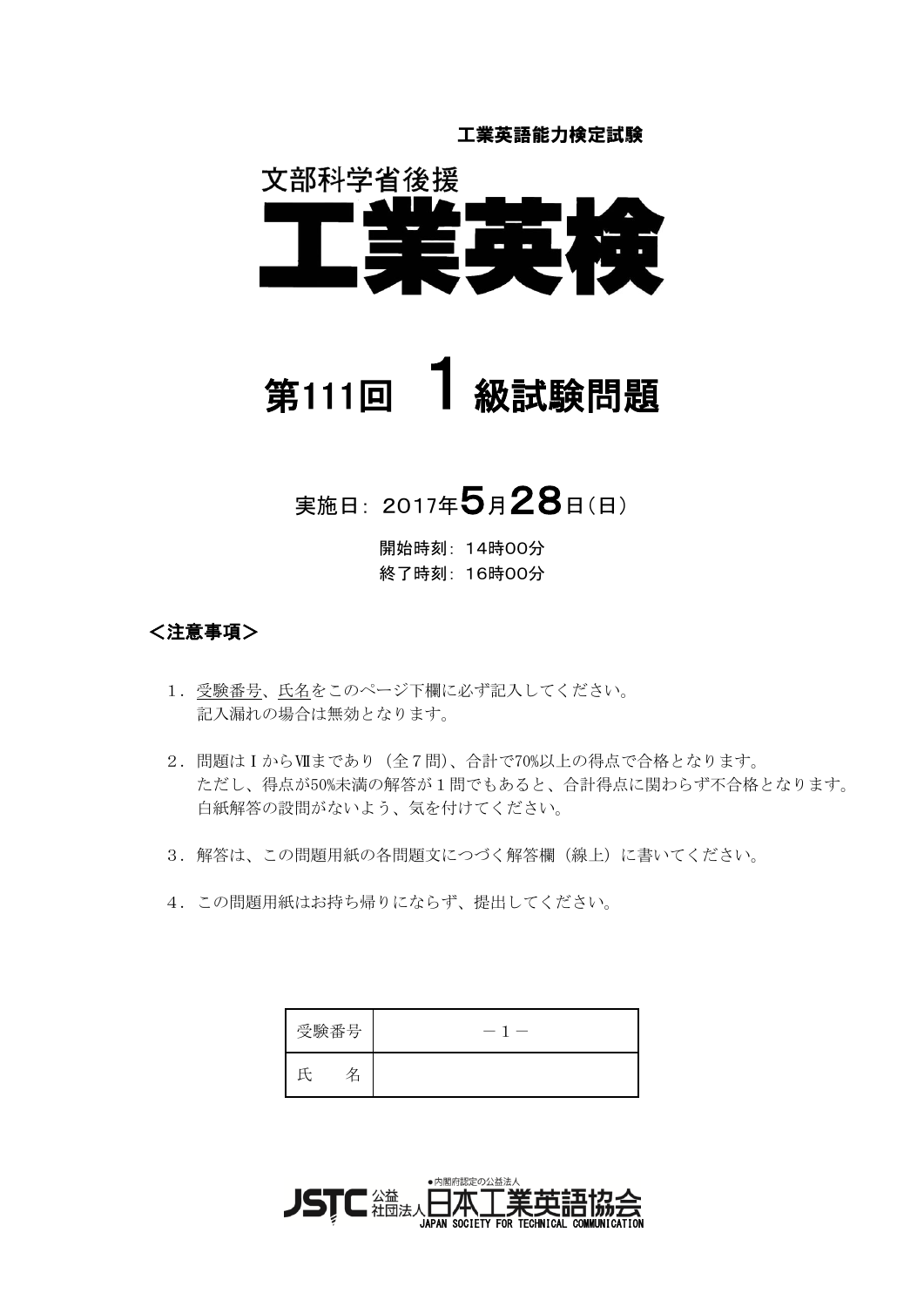### **I** Translate the following passage into Japanese. (30点)

All plants can tolerate some salt (sodium chloride) in the soil. Sodium and chloride ions move into plant cells and between various tissues. But high levels can damage vital biochemical processes. Most plants have physical or chemical barriers at their roots to keep these ions out. One plant type, halophytes\*, gets additional help. Halophytes have proteins to move large quantities of sodium and chloride ions into a plant cell's internal or external storage spaces. These spaces are sealed off from delicate cellular mechanisms of growth and photosynthesis. Scientists are trying to add these transporter proteins to plants such as rice to improve salt tolerance.

[注] halophyte\*: 塩生植物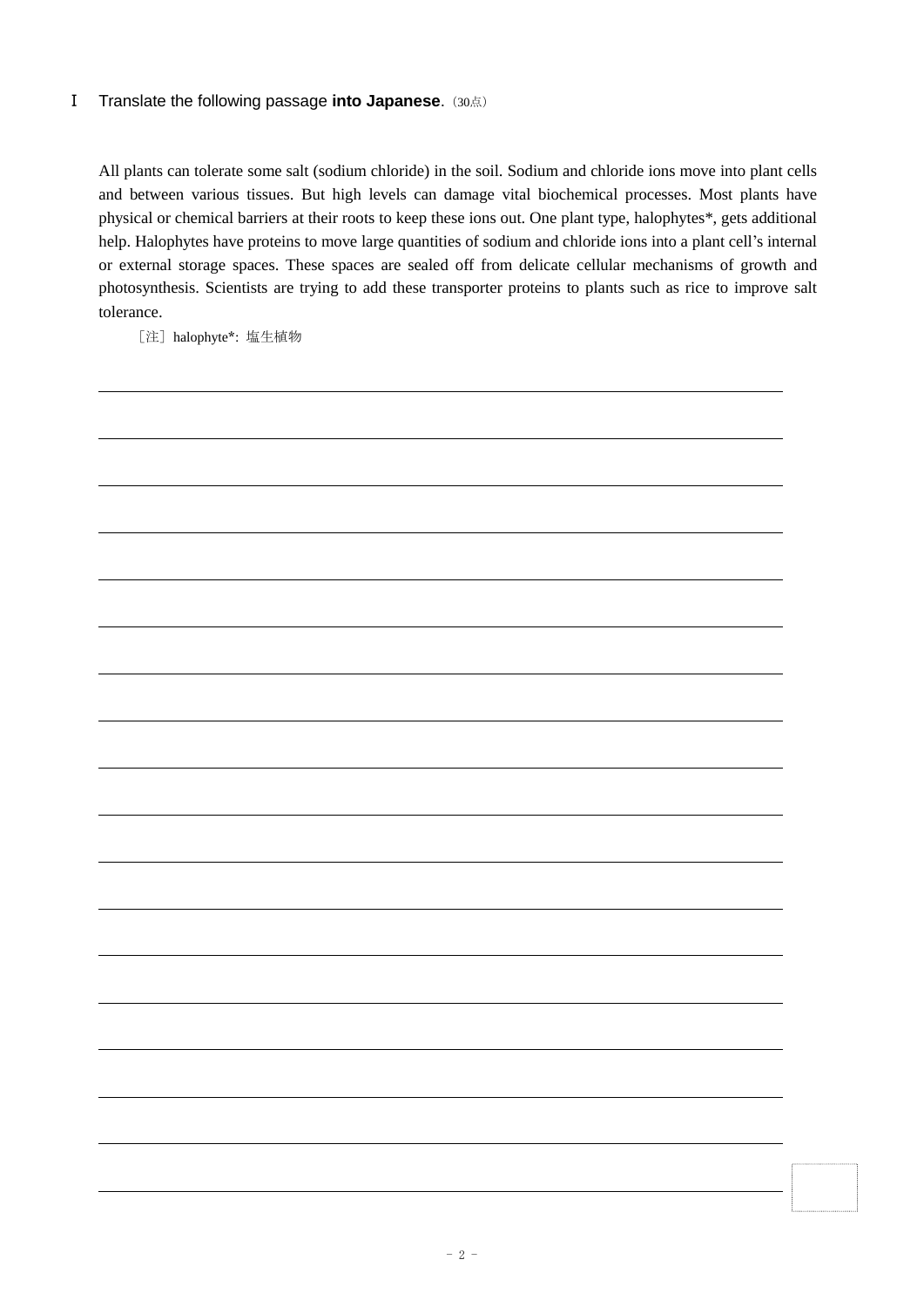Ⅱ Summarize the following passage in up to 65 words in English. Enter how many words you have used in the parentheses below the answer column. (30点)

Autonomous Cars

Several manufacturers are working on driverless cars, but Google has the jump on this project. Their Chauffeur system uses lidar, which stands for light detection and ranging. Lidar works like radar and sonar, but it's far more accurate. It maps points in space using 64 rotating laser beams taking more than a million measurements per second to form a 3D model in its computer brain, which is accurate to the centimeter. Preloaded maps tell the system the positions of stationary objects—traffic lights, crosswalks, telephone poles—and the lidar fills in the landscape with moving objects like people. It also has traditional radar, a camera and GPS.

Google's system has been tested mainly on the Prius, but it can be adapted to any car. Chauffeur's price, however, must come down for it to be adopted by most drivers. Google expects to have it ready and cheap enough for people to afford by 2018.

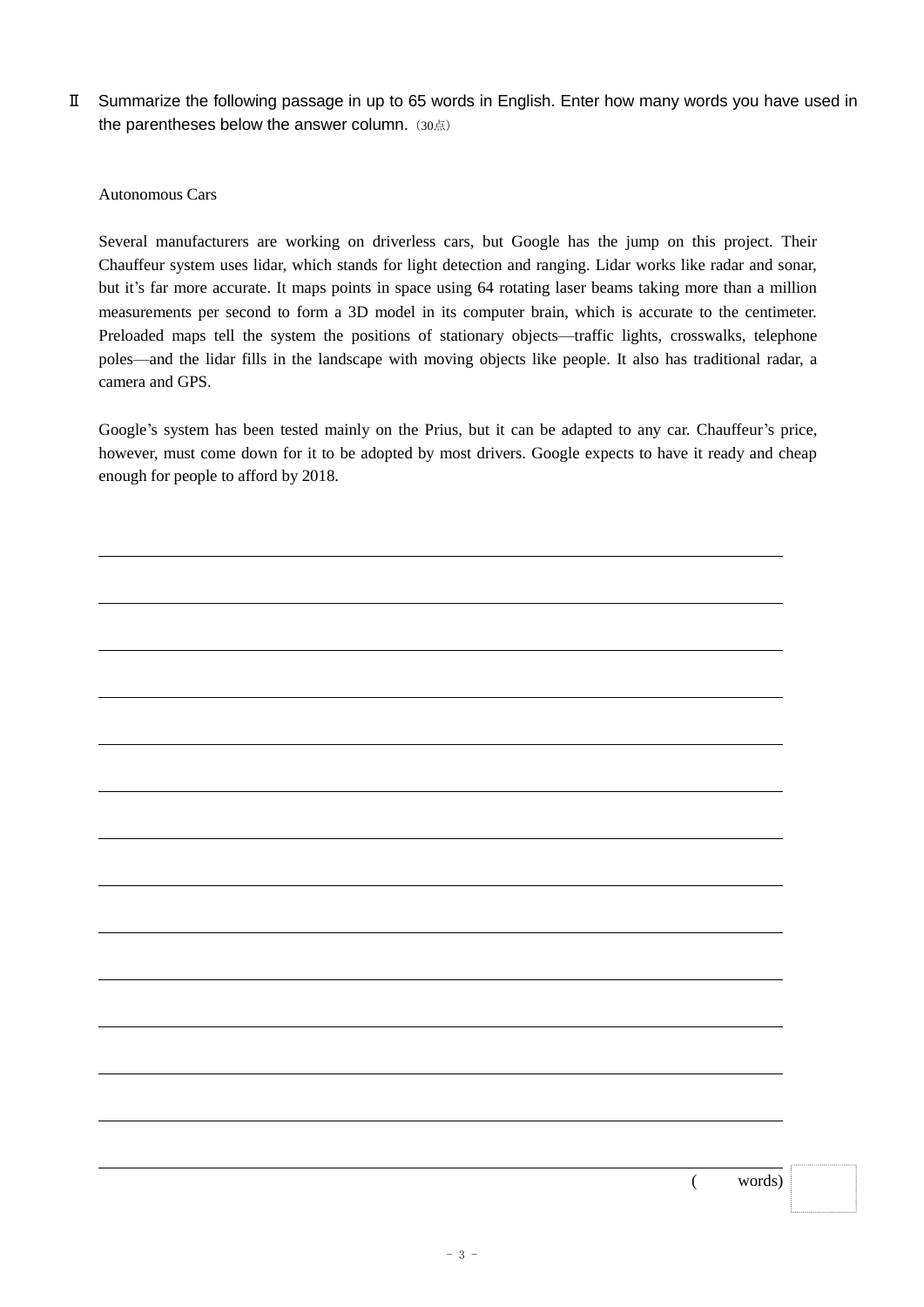#### **III** Rewrite the following passage into a clearer and more concise format in English. (30点)

It is well known by all of us that food is a major player when it comes to our health; too many of us are overweight and unhealthy. The more knowledge we have about how the food we eat has an effect on the body will give us a head start on getting the nutrition needed to look great and feel great. Here are two important nutrition tips that should be known by everyone: 1. "Diets" are bad, lifestyles are good. The word "diet" carries the implication of a restrictive, short-term method of the achievement of a goal. Instead of just focusing on diet, it is needed that we look for entire lifestyle changes that will help us reach and maintain goals. 2. We need to eat more green vegetables. Green and orange vegetables make up only 10% of vegetables that are consumed by Americans. The bulk is potatoes and tomatoes.

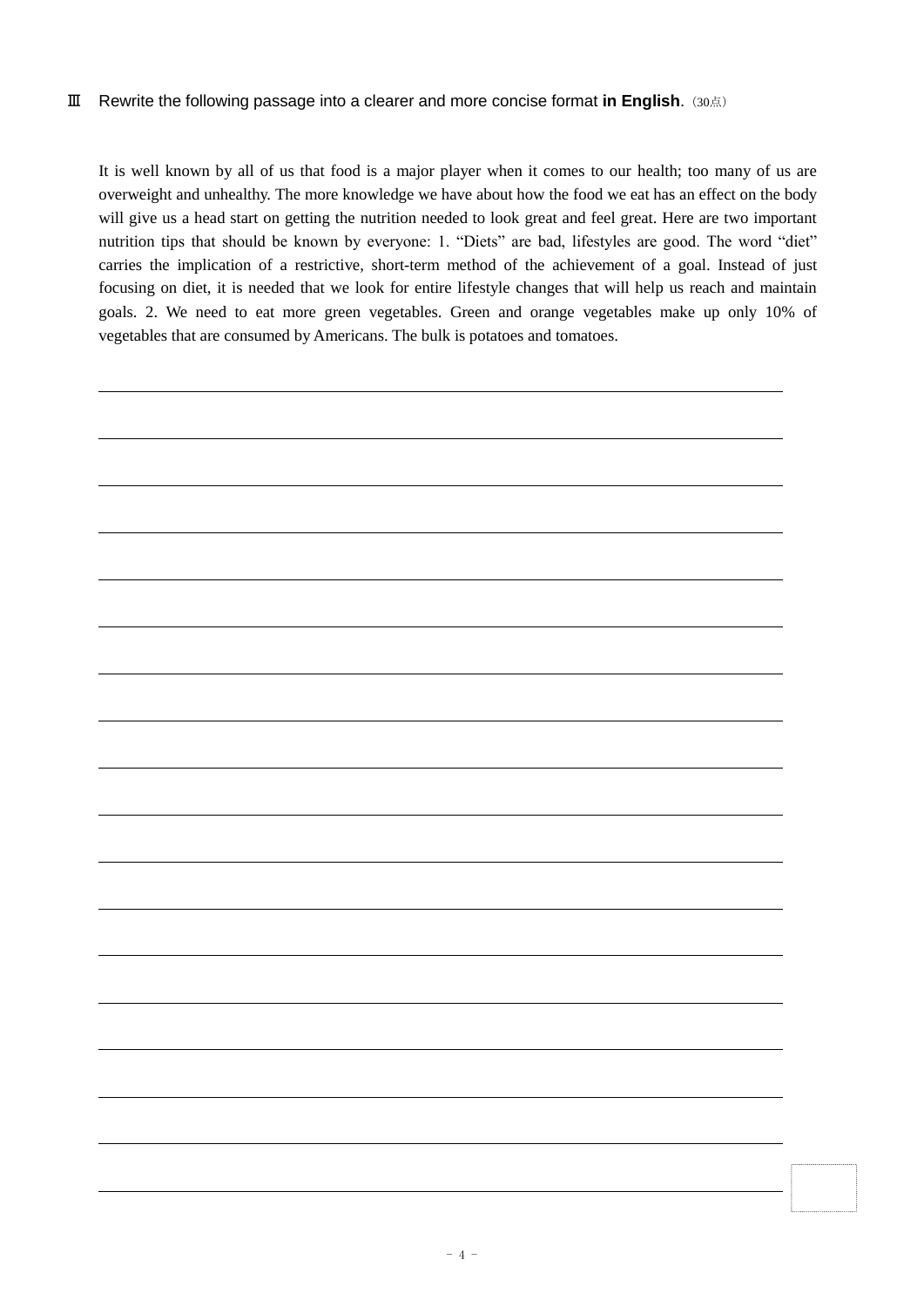#### **IV** Translate the following Japanese passage into English. (30点)

世界の海洋では、約1500年かけて深層水と表層水が入れ替わっている。北大西洋で冷たい海水 が沈み、深層水となって南下する。南極圏を通ってインド洋や北太平洋で浮上し、暖かい表層水と なって北大西洋に戻る。地球温暖化で海水の沈むのが遅くなると深層水の水温が上昇し、海水の循 環速度が遅くなると予測される。海洋は赤道から極域に熱を運ぶので、循環が遅くなると赤道付近 はより暑く、極域はより寒くなる恐れがある。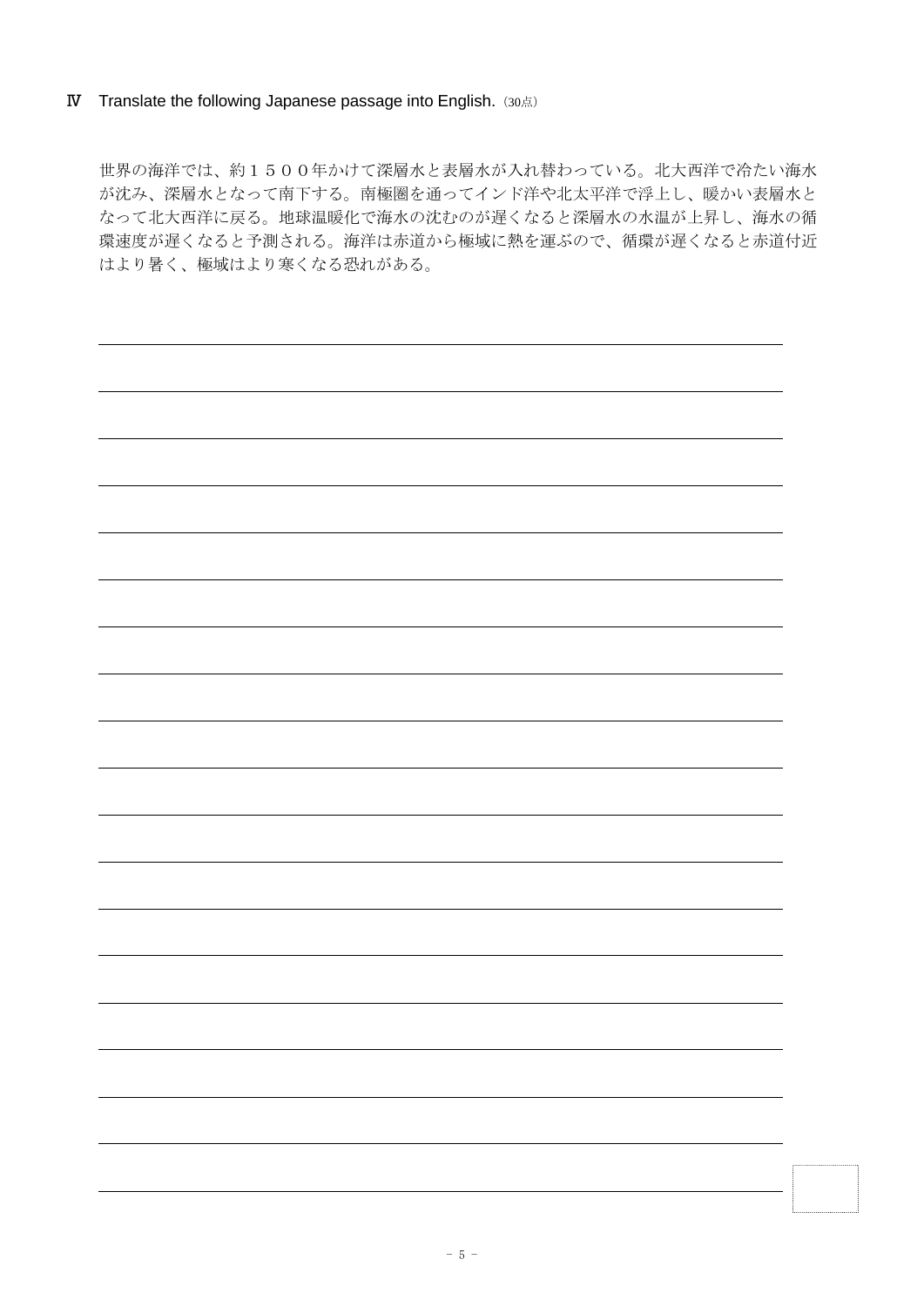V The following is a poorly written Japanese instruction for preparing to install a dish washer. Using the information in the passage, write an instruction in English in a correct, clear, and concise format. Make sure that you use the correct style for an instruction. (30点)

食器洗浄機の本体および付属品を取り出したら、損傷がないかを入念に調べる必要があります。設 置が全て完了するまでは、同梱されていた袋や部品などを捨てないようにお願いいたします。設置 する際は、付属の工具あるいは推奨工具の使用を必須とします。設置場所は、水道水が使いやすい ように、できるだけシンクに近い場所を選ぶことが望ましいです。また、設置場所は清潔であり、 設置の妨げになる可能性のあるものが何もないことの確認を事前に確実に行ってください。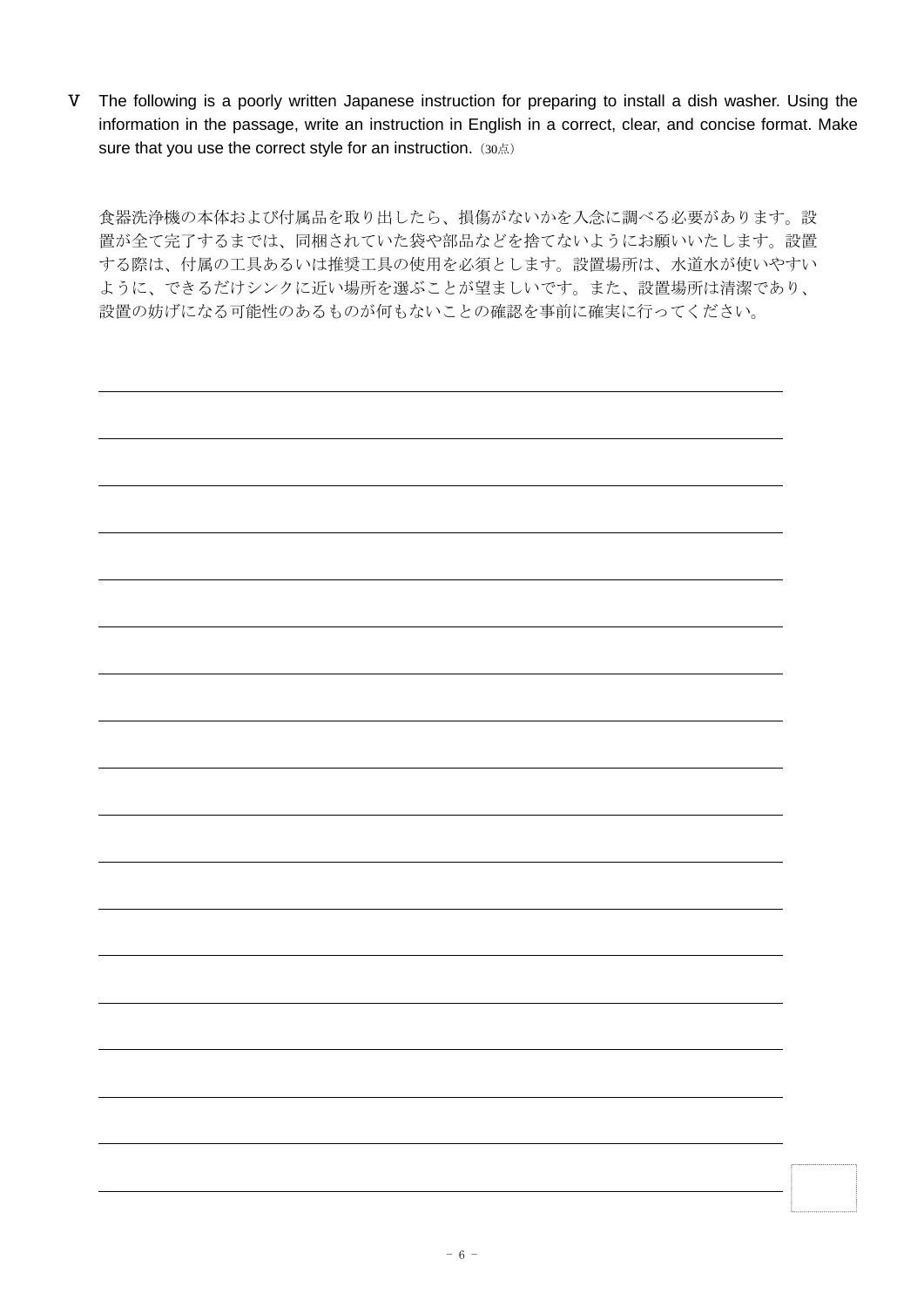# Ⅵ The passage below describes a general idea of a technical writing project. Answer questions (1) and (2). (20点)

A good technical writing project goes through four phases before the document is produced: analysis, design, writing, and  $\Phi$ \_\_\_\_\_\_\_\_\_\_\_\_. In the analysis phase, you will analyze the subject matter. For instance, you will need to identify the target readers and what information they need. In the design phase, you will organize the information – categorizing the information and deciding the order of presentation. Then you write. In the fourth phase, you will need to  $\Phi$ 

 $\Box$ . The phases often go back and forth, particularly between the writing and  $\Box$ phases. Feedbacks between the four phases are often critical in ensuring the quality of the final document.

(1) What is your idea of the fourth phase? Fill in the blanks  $(0 \text{ and } 0)$  in English.

(2) What would happen in the absence of the fourth phase? Describe the risks and impacts. You can answer **either in English or Japanese**.

1. . . . . . . . 1